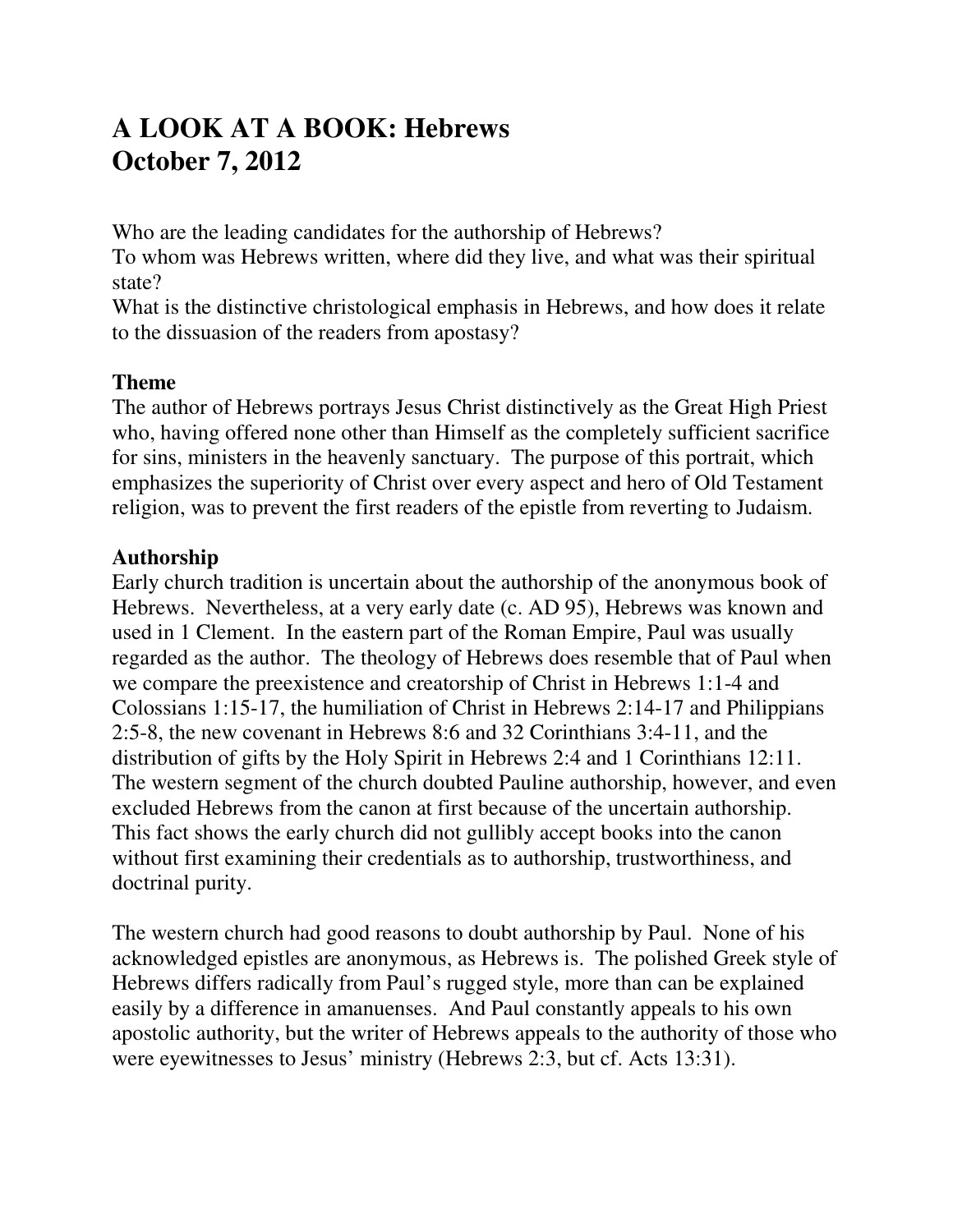*Barnabas.* Others have suggested Barnabas, whose Levitical background (Acts 4:36) fits the interest in priestly functions exhibited throughout Hebrews and whose association with Paul would explain the similarities to Pauline theology. But as a resident of Jerusalem (Acts 4:36, 37), Barnabas probably heard and saw Jesus, whereas the author of Hebrews includes himself among those who had to depend on others for eyewitness testimony (Hebrews 2:3).

*Luke.* Luke, another companion of Paul, is also a candidate for the authorship of Hebrews because of similarities in the polished Greek style of Hebrews and that of Luke-Acts. But Luke-Acts is Gentile in outlook, Hebrews very Jewish.

*Apollos.* Martin Luther suggested Apollos, whose acquaintance with Paul (1 Corinthians 16:12) and being tutored by Priscilla and Aquila (Acts 8:26) would account for the likenesses to Pauline theology in Hebrews. Apollos's eloquence (Acts 18:24, 27, 28) could have produced the refined literary style of Hebrews. And his Alexandrian background fits Hebrews' exclusive use of the Septuagint in Old Testament quotations, for the Septuagint was produced in Alexandria, Egypt. But the lack of early tradition favoring Apollos leaves us in doubt.

*Silvanus.* To suppose that Paul's companion Silvanus (Silas) was the author would again explain the similarities to Pauline theology. Not much more can be said for or against authorship by Silvanus.

*Philip.* The same is true of the suggestion that Philip wrote Hebrews.

*Priscilla.* Harnack suggested Priscilla because of her close association with Paul and ingeniously argued that she left the book anonymous because female authorship was unacceptable to the public.

#### **Addressees**

In spite of the traditional appendant heading, "To the Hebrews," some have thought Hebrews was originally addressed to gentile Christians. For support, an appeal is made to the polished Greek style and the extensive use of the Septuagint with only an occasional departure from that Greek translation of the Old Testament. But these phenomena imply nothing about the original addressees. They indicate only the background of the author. The frequent appeal to the Old Testament, the presupposed knowledge of Jewish ritual, the warning not to relapse into Judaism, and the early traditional title all point to Jewish Christians as the original recipients.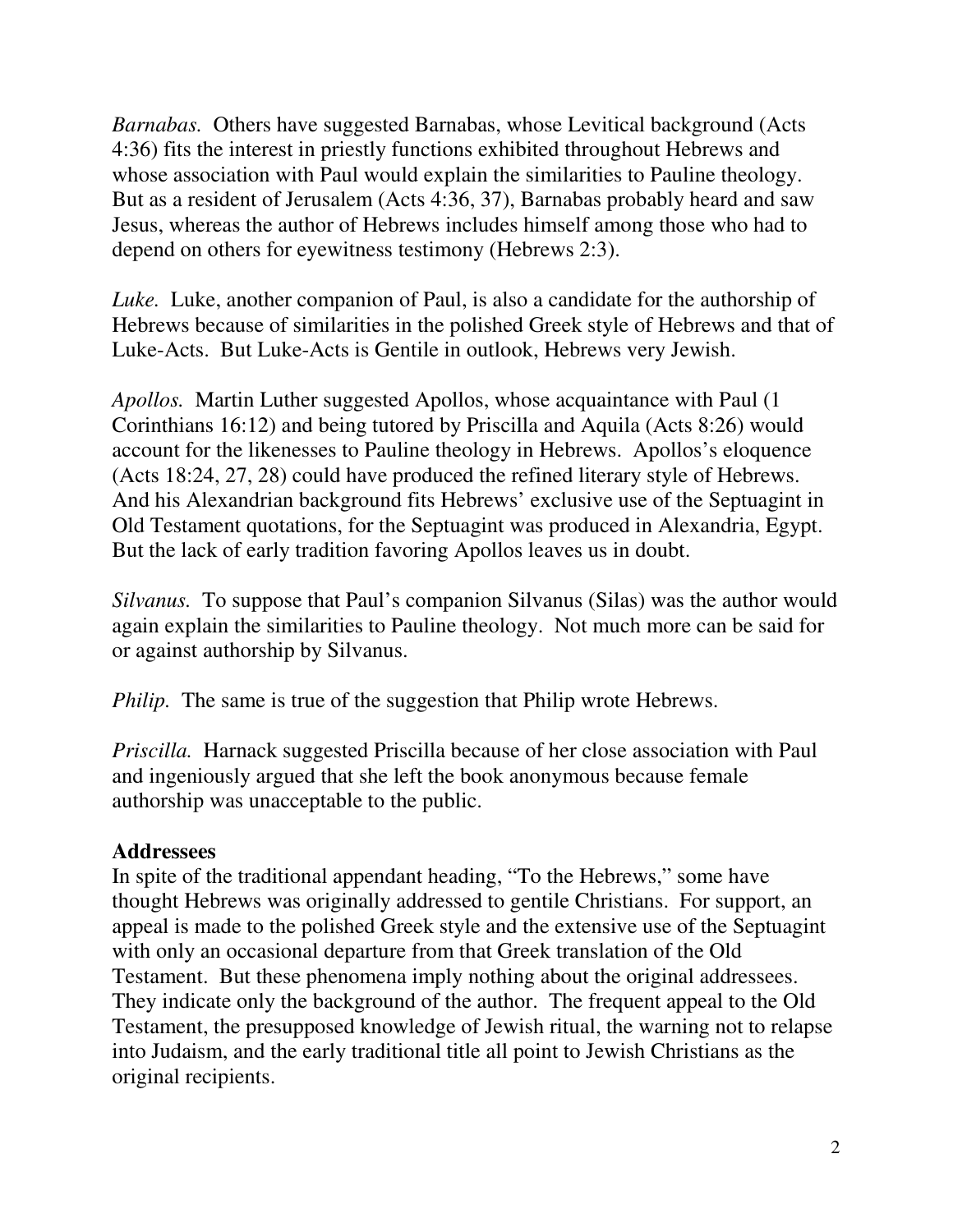### **Destination**

Prima facie it might seem most likely that these Jewish Christians lived in Palestine. But according to 2:3, they had neither seen nor heard Jesus for themselves during his earthly ministry, as many Palestinian Christians had doubtless done; and according to 6:10 they had materially assisted other Christians, whereas Palestinian Christians were poor and had to receive aid (Acts 11:27-30; Romans 15:26; Corinthians 8, 9). Furthermore, the readers' knowledge of Jewish ritual appears to have come from the Old Testament in its Septuagintal version rather than from attendance at the temple services in Jerusalem. And the statement, "Those from Italy greet you" (13:24), sounds as though Italian away from Italy are sending greetings back home. If so, Rome is the probable destination. Substantiating this conclusion is the fact that evidence for the knowledge of Hebrews first appears in Rome (1 Clement).

### **Purpose**

Wherever the addressees lived, they were well-known to the author. He writes about their generosity (6:10), their persecution (10:32-24; 12:4), their immaturity (5:11-612), and his hope of revisiting them soon (13:19, 23). Two additional details may be significant: (1) the readers are exhorted to greet not only the leaders and fellow Christians in their own assembly, but "all the saints"(10:24); and (2) they are rebuked for not meeting together often enough (10:25). Possibly, then, they were a Jewish Christian group or house-church who had broken away from the main body of Christians in their locality and who stood in danger of lapsing into Judaism to avoid persecution. The main purpose of the epistle is to prevent such apostasy and to bring them back into the mainstream of Christian fellowship.

### **Date**

The use of Hebrews in 1 Clement requires a date of writing before c. AD 95, the date of 1 Clement. A date of writing before AD 70, however, is favored by the lack of any reference in Hebrews to the destruction of the temple as a divine indication that the Old Testament sacrificial system had been outmoded. The author would probably have used such an historical argument had he written after that event.

### **Literary Form**

As other epistles, Hebrews concludes with personal allusions; but unlike other epistles, it has no introductory greeting. The oratorical style and remarks such as "time would fail me to tell" (11:32) might seem to indicate a sermon. But the statement, "I have written to you briefly" (13:22), requires us to think that Hebrews is an epistle after all, written in sermonic style.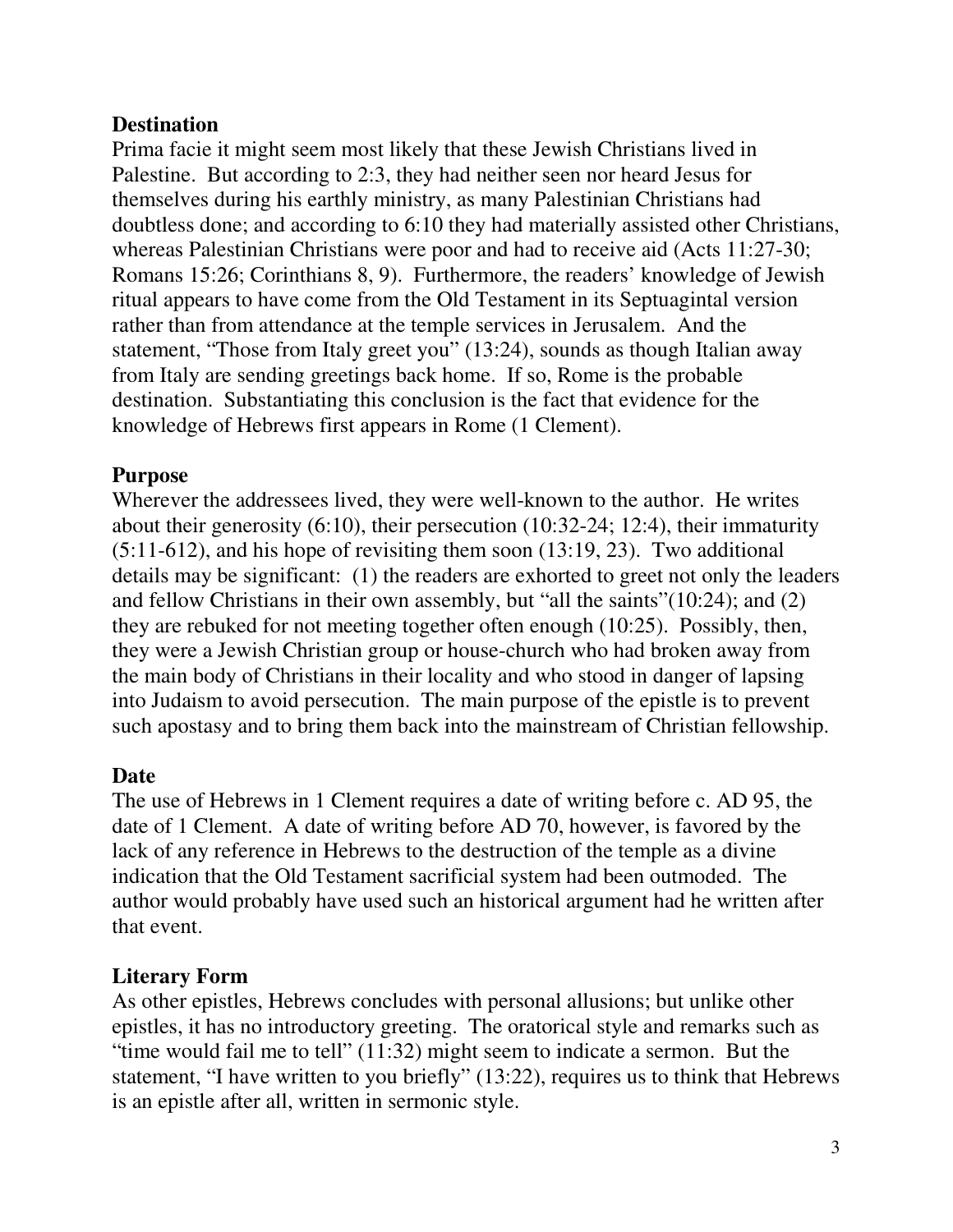### **Christ's Superiority**

To keep his readers from lapsing back into Judaism, the writer of Hebrews emphasizes the superiority of Christ over all else, especially over the various features of Judaism arising out of the Old Testament. The phrase "Better than" epitomizes the dominant theme of Christ's superiority, a theme punctuated throughout the book by exhortations not to apostatize.

*Over the Prophets.* Christ is better than the Old Testament prophets because He is the Son of God, the heir of the universe, the creator, the exact representation of divine nature, the sustainer of the world, the purifier from sins, the exalted One, and therefore God's last and best word to the human race (1:1-3a).

*Over Angels.* Christ is also better than the angels, whom contemporary Jews regarded as the mediators of the Mosaic law on Mount Sinai (Acts 7:53; Galatians 3:19), for Christ is the divine Son and eternal creator, but an gels are servants and created beings (1:3b-2:18). Even His becoming lower than the angels through incarnation and death was only temporary. He had to become a human being to qualify as the One who by His death could lift fallen humanity to the dignity in which God originally created it. For that sacrificial at, Christ has received great honor. In the middle of this section occurs an exhortation not to drift away from Christian profession (2:1-4).

*Over Moses.* As the divine Son over God's household, Christ is better than Moses, a servant in God's household (3:1-6).

*Over Joshua.* Christ is better than Joshua; for though Joshua brought Israel into Canaan, Christ will bring believers into the eternal resting place of heaven, where God rests from His work of creation (4:1-10). It is obvious Joshua did not bring Israel into this heavenly rest; for long after Joshua lived and died, David spoke of Israel's resting place as yet to be entered (Psalm 95:7, 8). The comparison between Jesus and Joshua is all the more pointed in the Greek New Testament in that t he Hebrew name "Joshua" has "Jesus" as its Greek form. In other words, the Greek text knows no distinction between the names of the Old Testament Joshua and the New Testament Jesus.

*Over Aaron.* Christ is better than Aaron and his successors in the priesthood (5:1-12:29). The author of Hebrews first indicates two points of similarity between the Aaronic priests and Christ" (1) like Aaron, Christ was divinely appointed to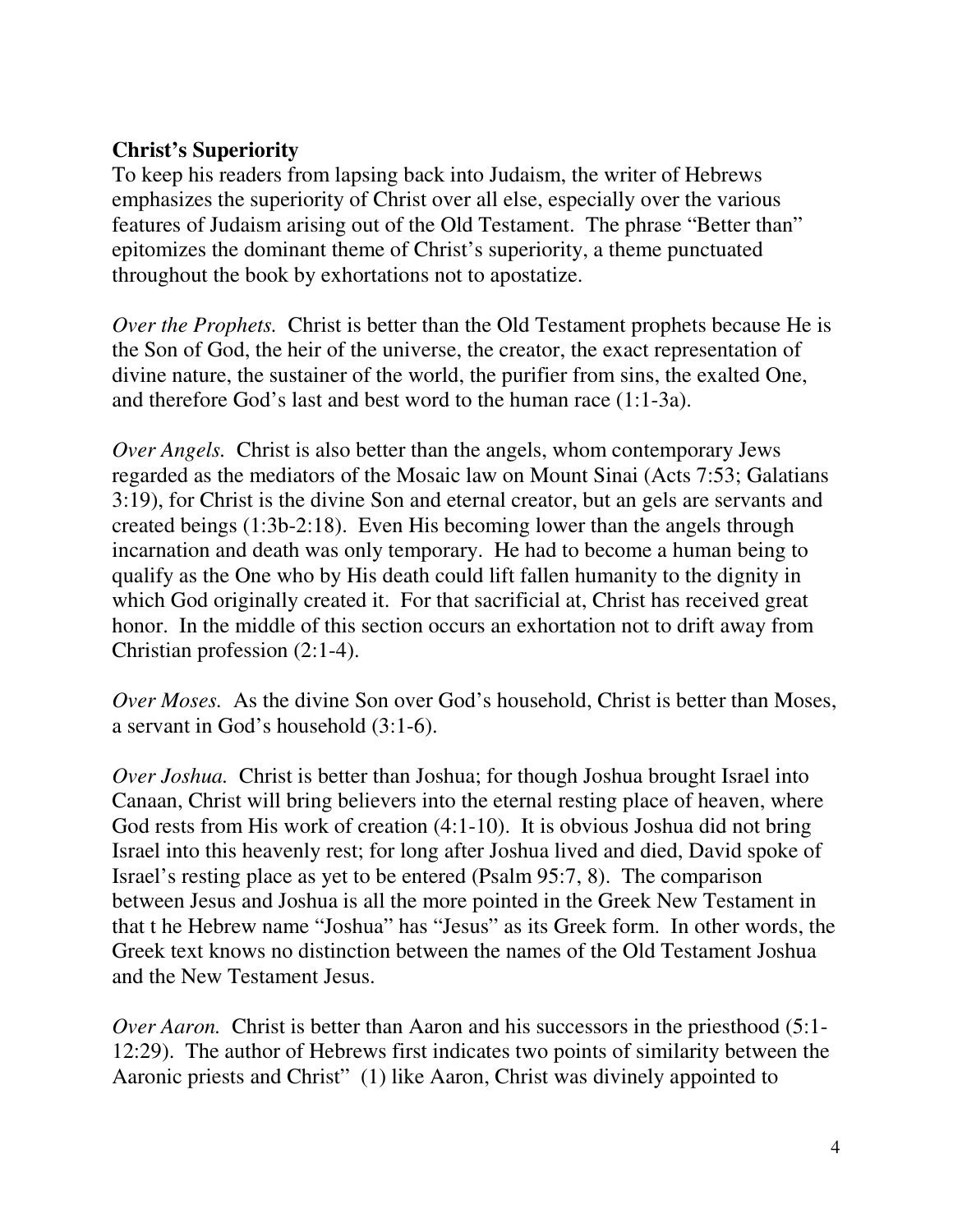priesthood; and (2) by sharing our human experiences, Christ has a sympathy for us at least equal to that of Aaron (5:1-10).

Points of Christ's superiority over Aaron are that (1) Christ became priest with a divine oath, but the Aaronites (Aaron and his priestly descendants) did not; (2) Christ is eternal, whereas the Aaronites died and had to be succeeded; (3) Christ is sinless, but the Aaronites were not; (4) the priestly functions of Christ deal with heavenly realities, those of the Aaronites only with earthly symbols; (5) Christ offered Himself voluntarily as a sacrifice that will never need to be repeated, whereas the repetitiousness of animal offerings exposes their ineffectiveness as inferior creatures to take away sins; and (6) the Old Testament itself, written during the period of the Aaronic priesthood, predicted a new covenant that would make obsolete the old covenant under which the Aaronites functioned (Jeremiah 31:31-34).

# **Melchizedek**

Taking his cue from the statement in Psalm 110:4 that the messianic king will be a priest after the pattern of Melchizedek, the author of Hebrews draws several parallels between Christ and that shadowy Old Testament figure, to whom Abraham gave a tenth of the spoils of battle after rescuing Lot (Genesis 14). Melchizedek was a priest of God' so also is Christ. The name "Melchizedek" means "King of Righteousness" (more literally, "My king is righteous"); the man by that name was king of "Salem" (perhaps a short form of "Jerusalem"), which means "peace" (in the sense of full divine blessing); and righteousness and peace are characteristics and results of Christ's priestly ministry. The absence in the Old Testament of a recorded genealogy for Melchizedek and of accounts of his birth and death (of course he had parents and ancestors, was born, and died) typifies the real eternality of Christ as the Son of God, in contrast with the dying of all Aaronic priests. The superiority of Christ over Aaron is furthered symbolized by Melchizedek's receiving a tenth of the spoils of battle from Abraham, whose descendant Aaron was. Solidarity with one's ancestors is here presupposed. The same superiority appears again Melchizedek's blessing Abraham, rather than vice versa, for the greater man blesses the lesser.

### Exhortation

Hebrews closes with a long horatory section and final greetings (10:19-13:25). The author urges his readers to use the superior method of approaching God through Christ rather than the outdated Old Testament method, especially in collective worship, which they were neglecting (10:19-22). He warns them again, as in chapter 6, of the terrifying judgment that comes on those who openly and